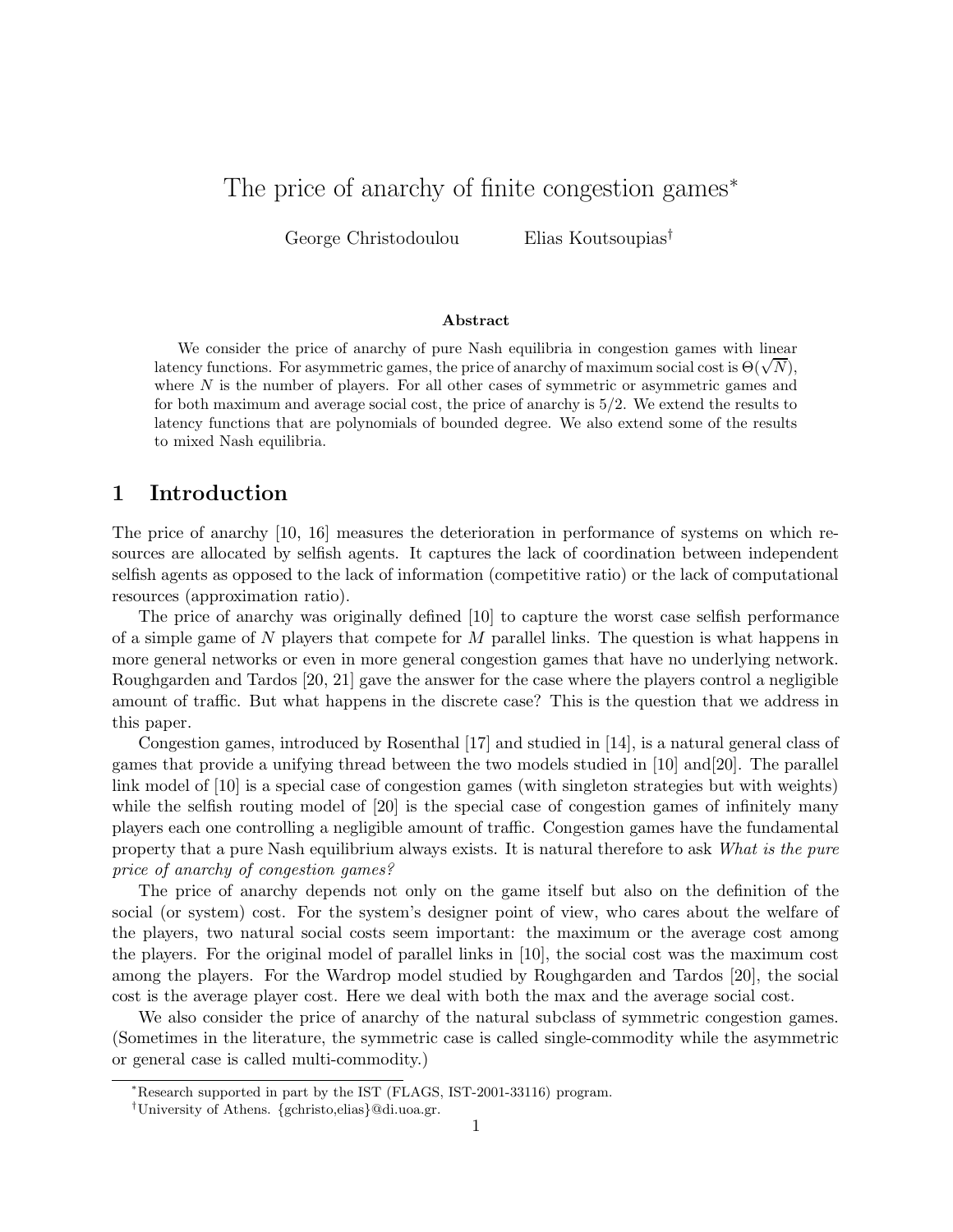#### 1.1 Our results

We study the price of anarchy of *pure equilibria* in general congestion games with linear latency functions. The latency functions that we consider are of the form  $f(x) = ax + b$  for nonnegative a and b, but for simplicity our proofs consider only the case  $f(x) = x$ ; they directly extend to the general case.

We consider both the maximum and the average (sum) player cost as social cost. We also study both symmetric and asymmetric games. Our results (both lower and upper bounds) are summarized in the left part of Table 1. For the case of asymmetric games, the values hold also for network congestion games. We don't know if this is true for the symmetric case as well.

We extend these results to the case of latency functions that are polynomials of degree  $p$  with nonnegative coefficients. The results (both lower and upper bounds) appear in the right part of Table 1.

|            | $_{\rm SUM}$ | MAX         |            | SUM                         |                       |
|------------|--------------|-------------|------------|-----------------------------|-----------------------|
| Symmetric  |              | ה ו         | Symmetric  | $\Theta(p)$                 |                       |
| Asymmetric | K.           | $\Theta(x)$ | Asymmetric | $\Theta(p)$<br>Ш<br>$n^{k}$ | $\Omega(N^{p/(p+1)})$ |

Table 1: Price of anarchy of pure equilibria for linear latencies (left) and polynomial latencies of degree  $p$  (right).

We also extend our results on the average social cost to the case of mixed Nash equilibria (with price of anarchy at most 2.619). However, we feel it is important to clarify that we obtained these results after we learned from Yossi Azar that he and his collaborators had already similar (and from what we gather stronger) results. It simply happened that our proofs carried through to the mixed case as well with minor modifications.

#### 1.2 Related work

The study of the price of anarchy was initiated in [10], where (weighted) congestion games of  $m$ parallel links are considered. The price of anarchy for the maximum social cost, expressed as a function of m, is  $\Theta(\log m / \log \log m)$ —the lower bound was shown in [10] and the upper bound in [9, 3]. Furthermore, [3] extended the result to m parallel paths (which is equivalent to links with speeds) and showed that the price of anarchy is  $\Theta(\log m / \log \log \log m)$ . In [2], more general latency functions are studied, especially in relation to queuing theory. For the same model of parallel links, [6] and [11] consider the price of anarchy for other social costs.

In [22], the special case of congestion games in which each strategy is a singleton set is considered. They give bounds for the case of the average social cost. For the same class of congestion games and the maximum social cost, [7] showed that the price of anarchy is  $\Theta(\log N/\log \log N)$  (a similar, perhaps unpublished, result was obtained by the group of [22]). On the other end where strategies have arbitrary size, we show here a  $\Theta(\sqrt{N})$  upper bound. An interesting open question is how the price of anarchy goes from  $\Theta(\log N/\log \log N)$  to  $\Theta(\sqrt{N})$  as a function of the number of facilities in each strategy. The case of singleton strategies is also considered in [8] and [11].

In [5], they consider the mixed price of anarchy of symmetric network weighted congestion games, when the network is layered.

The non-atomic case of congestion games was considered in [20, 21] where they showed that for linear latencies the average price of anarchy is  $4/3$ . They also extended this result to polynomial latencies. Furthermore, [19, 1] considered the social cost of maximum latency.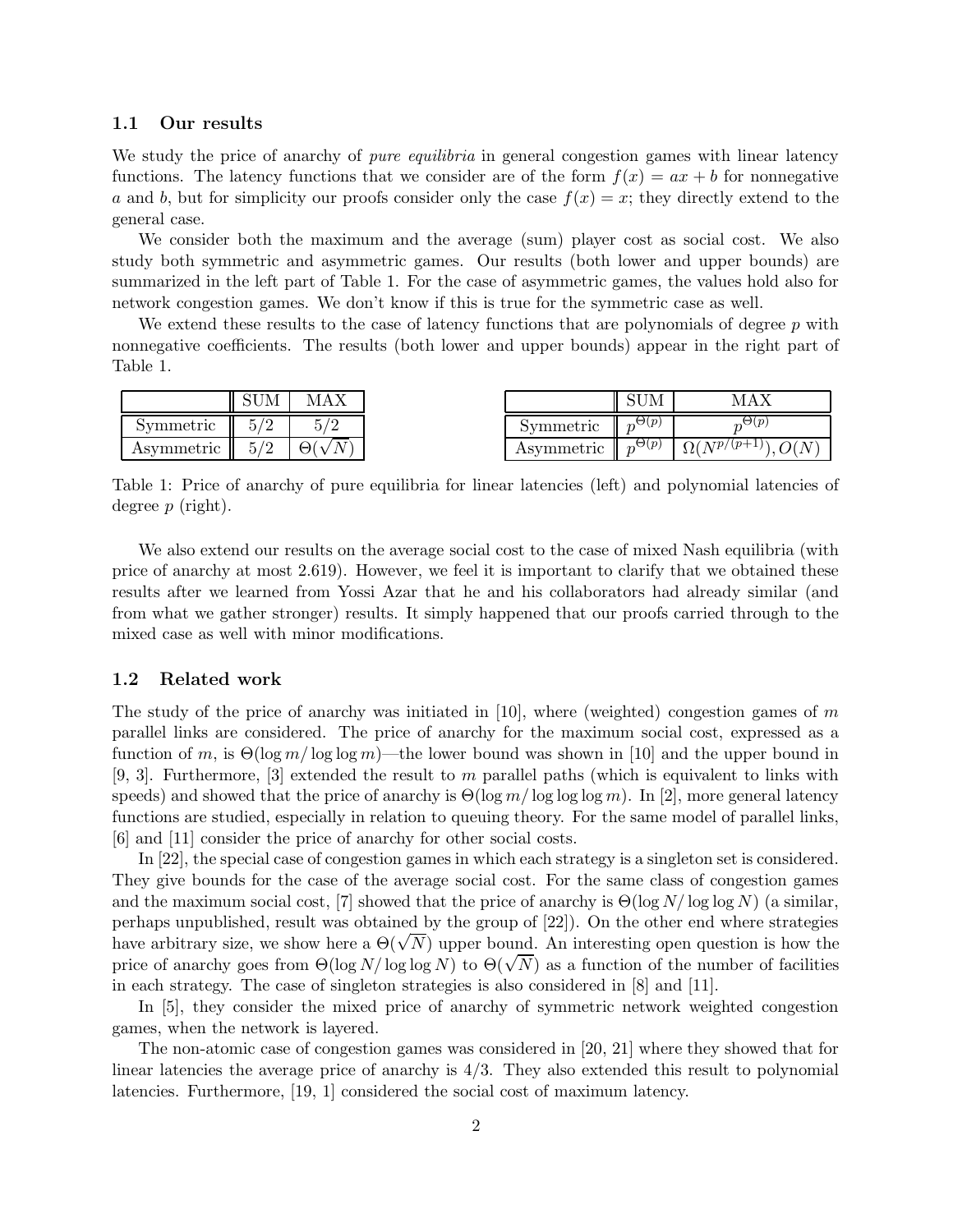# 2 The model

A congestion game is a tuple  $(N, E, (\Sigma_i)_{i \in N}, (f_e)_{e \in M})$  where  $N = \{1, \ldots, n\}$  is the set of players, E is a set of facilities,  $\Sigma_i \subseteq 2^E$  is a collection of pure strategies for player *i*: a pure strategy  $A_i \in \Sigma_i$ is a set of facilities, and finally  $f_e$  is a cost (or latency) function associated with facility j.

Most of this work is concerned with linear cost functions:  $f_e(k) = a^e \cdot k + b_e$  for nonnegative constants  $a_e$  and  $b_e$ . For simplicity, we will only consider the identity latency functions  $f_e(k) = k$ . We can ignore the factor  $a^e$  because we can obtain a similar game when we appropriately replace the facility e with a set of  $a_e$  facilities. When  $a_e$  is not an integer, we can use a similar trick. Also, in some cases, such as the asymmetric-max case, we can ignore the term  $b_e$  by adding additional players who play only on the facility e. For the rest of the results, it can be verified that our proofs work for nonzero  $b_e$ 's as well. We leave the details for the full version.

A pure strategy profile  $A = (A_1, \ldots, A_n)$  is a vector of strategies, one for each player. The cost of player *i* for the pure strategy profile A is given by  $c_i(A) = \sum_{e \in A_i} f_e(n_e(A))$ , where  $n_e(A)$  is the number of the players using  $e$  in  $A$ . A pure strategy profile  $A$  is a Nash equilibrium if no player has any reason to unilaterally deviate to another pure strategy:  $\forall i \in N, \forall S \in (\Sigma_i) \quad c_i(A) \leq c_i(A_{-i}, S)$ , where  $(A_{-i}, S)$  is the strategy profile produced if just player *i* deviates from  $A_i$  to S.

The social cost of A is either the maximum cost of a player  $\text{MAX}(A) = \max_{i \in N} c_i(A)$  or the average of the players' costs. For simplicity, we consider the sum of all costs (which is N times the average cost)  $\text{Sum}(A) = \sum_{i \in N} c_i(A)$ .

A congestion game is symmetric (or single-commodity) if all the players have the same strategy set:  $\Sigma_i = \Sigma$ . We use the term "asymmetric" (or multi-commodity) to refer to all games (including the symmetric ones).

A mixed strategy  $p_i$  for a player i, is a probability distribution over his pure strategy set  $\Sigma_i$ . The above definitions extend naturally to this case (with expected costs, of course).

For a class of congestion games, the pure price of anarchy of the average social cost is the worst-case ratio, among all pure Nash equilibria, of the social cost over the optimum social cost,  $opt = \min_{P \in \Sigma} \text{SUM}(P).$ 

$$
PA = \sup_{A \text{ is a Nash eq.}} \frac{\text{Sum}(A)}{opt}
$$

Similarly, we define the price of anarchy for the maximum social cost or for mixed Nash equilibria.

### 3 Linear latency functions

In this section we prove theorems that fill the left part of Table of 1. It should be clear that the values of each symmetric case are no greater than the corresponding asymmetric case. Similarly, the price of anarchy for average social cost is no greater than the corresponding price of anarchy for the maximum social cost. This is useful because we don't have to give upper and lower bounds for each entry. For example, a lower bound for the symmetric average case holds for every other case.

#### 3.1 Asymmetric games - Average social cost

The following is a simple fact which will be useful in the proof of the next theorem.

**Lemma 1.** For every pair of nonnegative integers  $\alpha, \beta$ , it holds

$$
\alpha(\beta + 1) \le \frac{1}{3}\alpha^2 + \frac{5}{3}\beta^2.
$$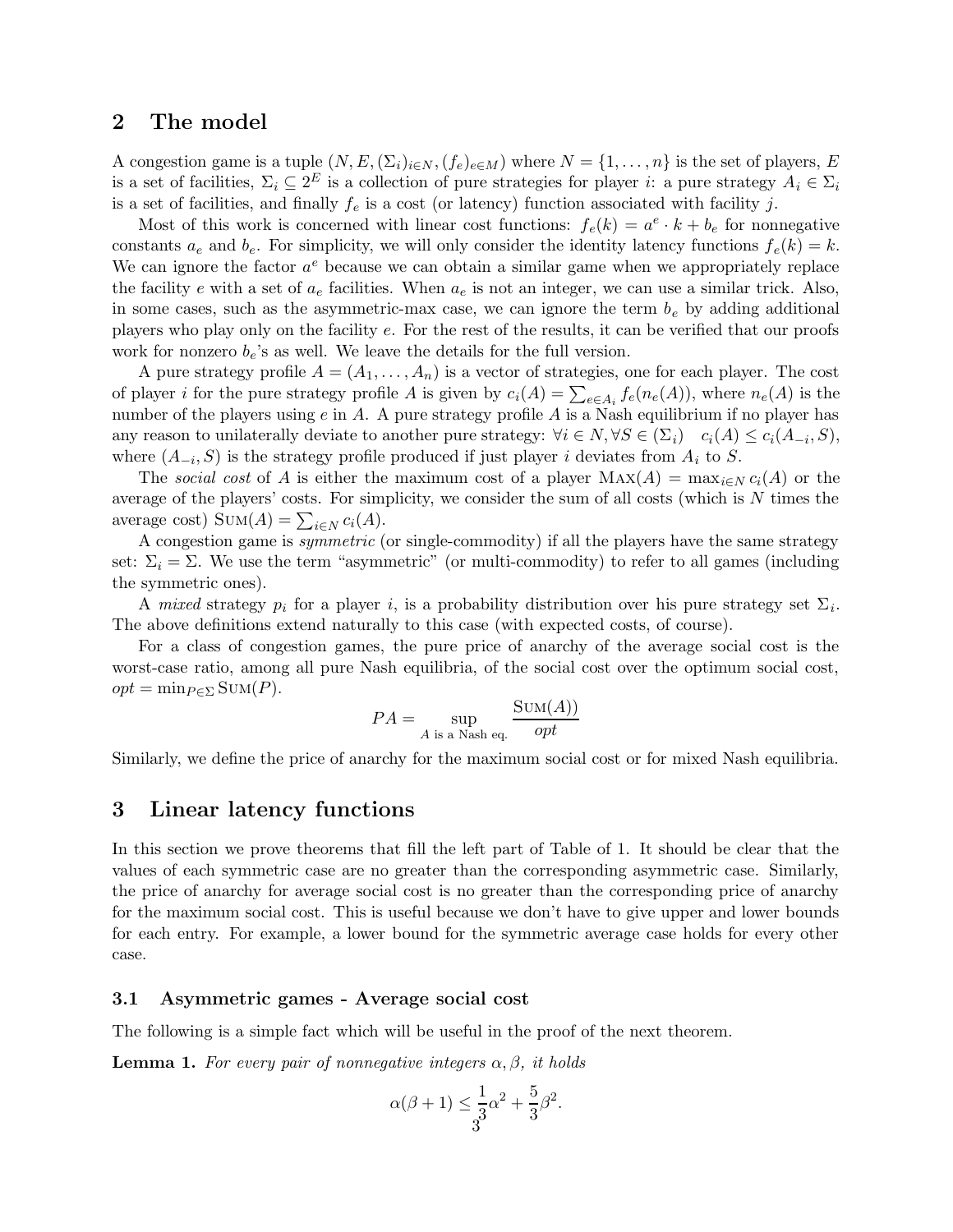

Figure 1: There are three players who want to go from  $S_i$  to  $D_i$ . The optimal strategies are for each player to move in a straight line. At the Nash equilibrium, the players use the dashed lines. The strategy of player 1 at the Nash equilibrium is shown. The bold (non-dashed) lines are long (heavy) paths.

Theorem 1. For linear congestion games, the pure price of anarchy of the average social cost is at most  $\frac{5}{2}$ .

*Proof.* Let A be a Nash equilibrium and P be an optimal (or any other) allocation. The cost of player *i* at the Nash equilibrium is  $c_i(A) = \sum_{e \in A_i} n_e(A)$ , where  $n_e(A)$  denotes the number of players that use facility e in A. We want to bound the social cost, the sum of the cost of the players:  $\text{Sum}(A) = \sum_i c_i(A) = \sum_{e \in E} n_e^2(A)$ , with respect to the optimal cost  $\text{Sum}(P) = \sum_i (n_i - n_e^2(A))$  $\sum_i c_i(P) = \sum_{e \in E} n_e^2(P).$ 

At the Nash equilibrium, the cost of player  $i$  should not decrease when the player switches to strategy  $P_i$ :

$$
c_i(A) = \sum_{e \in A_i} n_e(A) \le \sum_{e \in P_i} n_e(A_{-i}, P_i) \le \sum_{e \in P_i} (n_e(A) + 1)
$$

where  $(A_{-i}, P_i)$  is the usual notation in Game Theory to denote the allocation that results when we replace  $A_i$  by  $P_i$ .

If we sum over all players  $i$ , we can bound the social cost as

$$
Sum(A) = \sum_{i \in N} c_i(A) \le \sum_{i \in N} \sum_{e \in P_i} (n_e(A) + 1) = \sum_{e \in E} n_e(P)(n_e(A) + 1)
$$

With the help of Lemma 1, the last expression is at most  $\frac{1}{3} \sum_{e \in E} n_e^2(A) + \frac{5}{3}$  $\frac{5}{3}\sum_{e\in E} n_e^2(P) =$  $\frac{1}{3}$ SUM(A) +  $\frac{5}{3}$ 1  $\frac{5}{3}$ SUM(P) and the lemma follows.  $\Box$ 

**Theorem 2.** There are linear congestion games with 3 or more players with pure price of anarchy for the average social cost equal to  $\frac{5}{2}$ .

*Proof.* We will construct a congestion game for  $N \geq 3$  players and  $|E| = 2N$  facilities with price of anarchy  $5/2$ . (It is not hard to show that for  $N = 2$  players, the price of anarchy is exactly 2.)

We divide the set E into two subsets  $E_1 = \{h_1, \ldots, h_N\}$  and  $E_2 = \{g_1, \ldots, g_N\}$ , each of N facilities. Player *i* has two pure strategies:  $\{h_i, g_i\}$  and  $\{g_{i+1}, h_{i-1}, h_{i+1}\}$ . The optimal allocation is for each player to select the first strategy while the worst-case Nash equilibrium is for each player to select the second strategy. It is not hard to verify that this is a Nash equilibrium in which each player has cost 5. Since at the optimal allocation the cost of each player is 2, the price of anarchy is  $5/2$ .

This example is not a network congestion game, but we can turn it into a network congestion game as shown in Figure 3.1.  $\Box$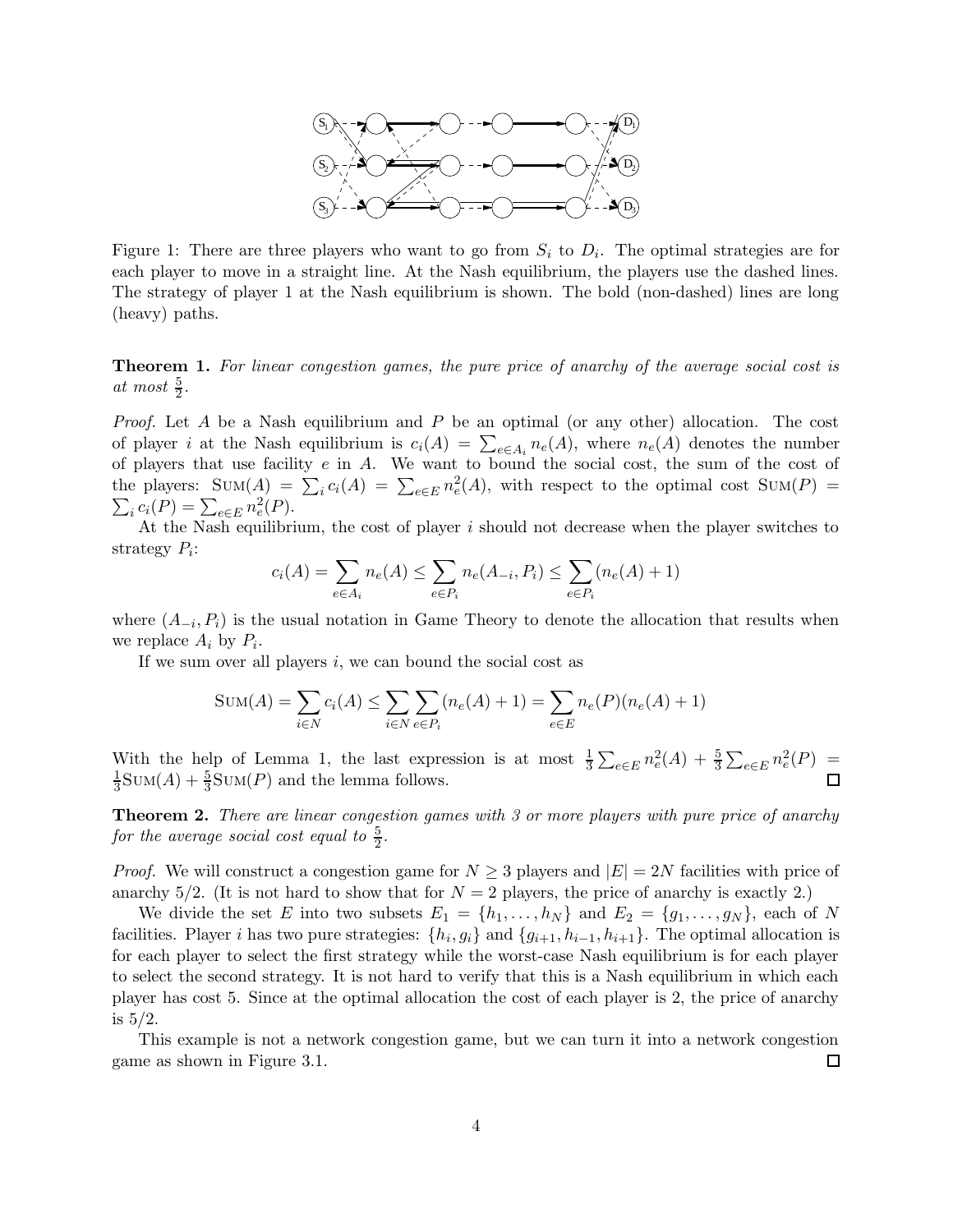#### 3.2 Symmetric games - Average social cost

For symmetric congestion games and average social cost the price of anarchy is also 5/2. The upper bound follows directly from Theorem 1 because symmetric games is a special case of asymmetric games. The following theorem gives the lower bound. This would have subsumed Theorem 2 had it not had an additional term which tends to  $0$  as  $N$  tends to infinity. In other words, for asymmetric games the price of anarchy is exactly  $5/2$  for every  $N \geq 3$ , but for symmetric games it is somewhat less:  $(5N-2)/(2N+1)$ . This is tight; we include only the lower bound below, leaving the upper bound for the full version of this work.

Another reason to include the lower bounds for both the symmetric and the asymmetric case is that in the later case the congestion game is a network congestion game, while in the former it is not. We don't know whether the bound 5/2 holds also for symmetric network games.

Theorem 3. There are instances of symmetric linear congestion games for which the price of anarchy is  $(5N-2)/(2N+1)$ , for both the maximum and the average social cost.

*Proof.* We construct a game as follows: We partition the facilities into sets  $P_1, P_2, \ldots, P_N$  of the same cardinality and make each  $P_i$  a pure strategy. At the optimal allocation player i plays  $P_i$ .

We now define a Nash equilibrium as follows: Each  $P_i$  contains  $N\alpha_1 + {N \choose 2} \alpha_2$  facilities where  $\alpha_1$ ,  $\alpha_2$  are appropriate constants to be determined later. At the Nash equilibrium, each player i plays alone  $\alpha_1$  of the facilities of each  $P_j$ . Also, each pair of players i, k play together  $\alpha_2$  of the facilities of each  $P_j$ . At the Nash equilibrium, the cost for player i is  $c_i(A) = N(\alpha_1 + 2(N - 1)\alpha_2)$ .

We select  $\alpha_1, \alpha_2$  so that player i will not switch to  $P_j$ . (It is trivial that player i will not switch to the Nash strategy of some other player  $k$ .) The cost after switching is

$$
c_i(A_{-i}, P_j) = \alpha_1 + 2(N - 1)\alpha_2 + 2(N - 1)\alpha_1 + 3\binom{N - 1}{2}\alpha_2 = (2N - 1)\alpha_1 + (N - 1)\frac{(3N - 2)}{2}\alpha_2
$$

We want  $c_i(A) = c_i(A_{-i}, P_j)$ , or equivalently  $\alpha_1 = \frac{N+2}{2}$  $\frac{+2}{2}\alpha_2$ , which is satisfied when we select  $\alpha_1 = N + 2$  and  $\alpha_2 = 2$ .

With this, the cost of each player i at the Nash equilibrium is  $c_i(A) = N(\alpha_1 + 2(N - 1)\alpha_2)$  $N(5N-2)$  and the cost of each player at the optimal allocation is  $|P_i| = N\alpha_1 + {N \choose 2}\alpha_2 = N(2N+1)$ . The lemma follows.  $\Box$ 

#### 3.3 Asymmetric games - Maximum social cost

**Theorem 4.** The pure price of anarchy is  $O(\sqrt{N})$  where N is the number of players.

*Proof.* We will make use of Theorem 1 which bounds the average cost. Let A be a Nash equilibrium strategy profile and let  $P$  be an optimal strategy profile. Without loss of generality, the first player has maximum cost, i.e.,  $\text{Max}(A) = c_1(A)$ . It suffices to bound  $c_1(A)$  with respect to  $\text{MAX}(P) = \max_{i \in N} c_i(P).$ 

Since  $A$  is a Nash equilibrium, we have

$$
c_1(A) \le \sum_{e \in P_1} (n_e(A) + 1) \le \sum_{e \in P_1} n_e(A) + c_1(P). \tag{1}
$$

 $n \geq 2$ 

Let  $I \subset N$  the subset of players in A that use facilities  $f \in P_1$ . The sum of their costs is

$$
\sum_{i \in I} c_i(A) \ge \sum_{e \in P_1} n_e^2(A) \ge \frac{(\sum_{e \in P_1} n_e(A))^2}{|P_1|}.
$$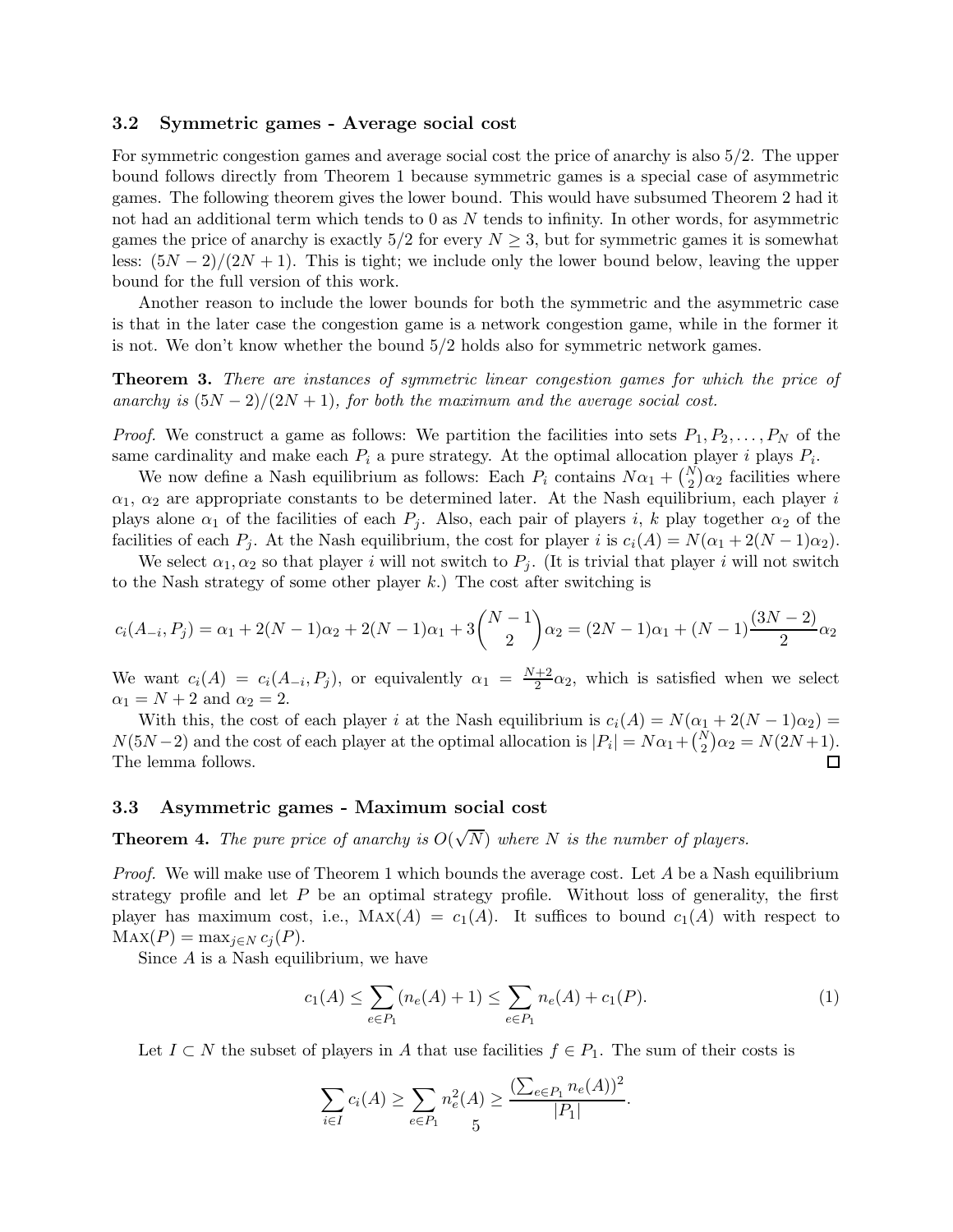On the other hand, by Theorem 1

$$
\sum_{i \in N} c_i(A) \le \frac{5}{2} \sum_{i \in N} c_i(P)
$$

Combining the last two inequalities, we get

$$
(\sum_{e \in P_1} n_e(A))^2 \le |P_1| \sum_{i \in I} c_i(A) \le |P_1| \sum_{i \in N} c_i(A) \le \frac{5}{2} |P_1| \sum_{i \in N} c_i(P).
$$

Together with (1), we get

$$
c_1(A) \le c_1(P) + \sqrt{\frac{5}{2}|P_1| \sum_{i \in N} c_i(P)}.
$$

 $\Box$ 

Since  $|P_1| \le c_1(P)$  and  $c_j(P) \le \text{Max}(P)$ , we get that  $c_1(A) \le (1 + \sqrt{5/2 N})\text{Max}(P)$ .

The proof above may seem to employ some crude approximations, but it gives the best possible bound (up to a constant factor), as the following lower-bound lemma shows.

Theorem 5. There are instances of linear congestion games (even network ones) for which the pure price of anarchy of the maximum social cost is  $\Omega(\sqrt{N})$ , where N is the number of players.

*Proof.* For convenience, let the number of players be  $N = k^2 - k + 1$  for some integer k. We will construct a game in which player 1 has the maximum cost among the players at the worst-case Nash equilibrium.

There are kN facilities in total which are partitioned into N sets  $P_i = \{f_{i,\ell} : \ell = 1, \ldots, k\}$ . Each  $P_i$  is a strategy for player *i*; the optimal allocation will be for player *i* to play  $P_i$ . To construct a Nash equilibrium we add for each player  $i > 1$  an alternative strategy  $A_i = \{f_{1, \lceil \frac{i-1}{k} \rceil}\}\.$  Notice that player 1 has no alternative strategy.

The strategy profile  $A = (P_1, A_2, \ldots, A_n)$  is a Nash equilibrium in which player 1 has cost  $c_1(A) = k^2$ . On the other hand, the optimal strategy profile  $P = (P_1, P_2, \ldots, P_n)$  has cost  $c_i(P) = k$ for every player *i*. So the price of anarchy is  $k = \sqrt{N} + O(1)$ .

This is not exactly a network congestion game, but it can be turned into one as shown in Figure 3.3.  $\Box$ 

#### 3.4 Symmetric games - Maximum social cost

When we restrict the class to symmetric linear congestion games, the price of anarchy of the maximum social cost drops to  $5/2$ , as the following Theorem shows. This is tight in the limit as the lower bound of Theorem 3 holds for this case as well.

**Theorem 6.** The pure price of anarchy of symmetric linear congestion games for the maximum social cost is at most  $\frac{5}{2}$ .

*Proof.* Let A be a Nash equilibrium and P an optimal allocation of a symmetric game. Without loss of generality, we can assume that player 1 has the maximum cost, i.e.,  $\text{MAX}(A) = c_1(A)$ . As this game is symmetric, A is a Nash equilibrium only if player 1 has no reason to switch to  $P_i$ , for every  $j \in N$ :

$$
c_1(A) \le c_1(A_{-1}, P_j) \le \sum_{e \in P_j} (n_e(A) + 1).
$$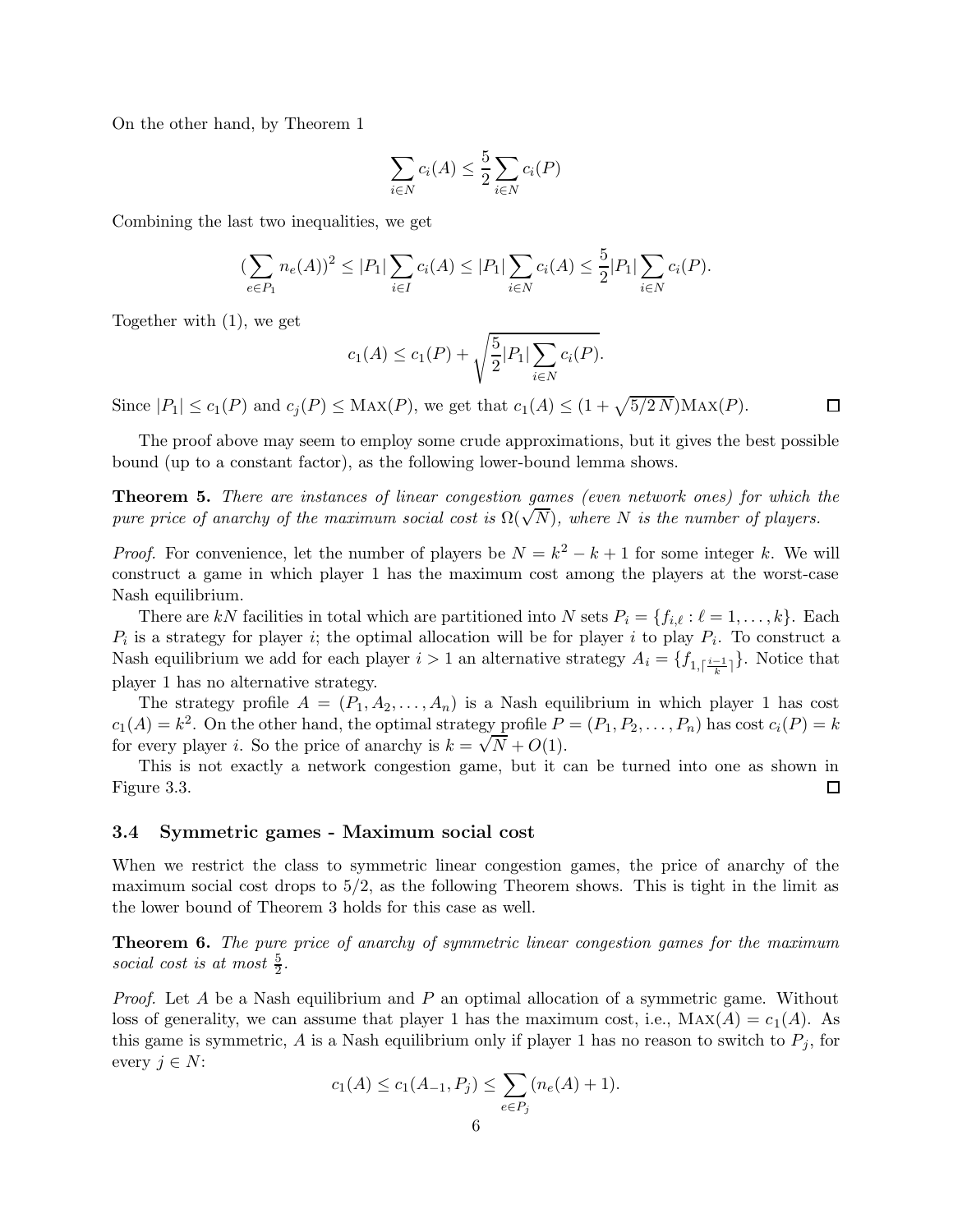

Figure 2: There is one player who wants to go from  $V_1$  to  $V_{k+1}$ . For each i, there are  $k-1$  players who want to move from  $V_i$  to  $V_{i+1}$ . In each layer  $[V_i, V_{i+1}]$ , there are k disjoint paths, one has length 1 and the rest have length k. The optimum allocation is for every player who goes from  $V_i$ to  $V_{i+1}$  to use separate length k paths and the player who moves from  $V_1$  to  $V_{k+1}$ , to use the length 1 path. At the Nash equilibrium every player uses only length 1 paths.

If we sum these inequalities for every  $j$ , we get:

$$
N \cdot c_1(A) \le \sum_{e \in E} n_e(P)(n_e(A) + 1).
$$

Using Lemma 1, the last expression is at most  $\frac{1}{3} \sum_{e \in E} n_e^2(A) + \frac{5}{3}$  $\frac{5}{3}\sum_{e\in E}n_e^2(P)$ . We can now use Theorem 1 to further bound  $\sum_{e \in E} n_e^2(A) \leq \frac{5}{2}$  $\frac{5}{2} \sum_{e \in E} n_e^2(P)$  and get

$$
N \cdot c_1(A) \le \frac{5}{2} \sum_{e \in E} n_e^2(P) \le \frac{5}{2} N \cdot \text{MAX}(P),
$$

 $\Box$ 

and the proof is complete.

In fact, the exact price of anarchy is  $(5N + 1)/(2N + 2)$ , something less than 5/2, but we leave the details for the full version of this work.

## 4 Polynomial latency functions

In this section we turn our attention to latency functions that are polynomials of bounded degree p, and in particular of the form

$$
f_e(N) = \sum_{i=0}^{p} \alpha_i(e) N^i, \qquad a_i(e) \ge 0
$$

The cost of a player  $i$  in a strategy profile  $A$  is

$$
c_i(A) = \sum_{e \in A_i} f_e(n_e(A))
$$

and the sum of all costs is

$$
SUM(A) = \sum_{i \in N} c_i(A) = \sum_{e \in E} n_e(A) f_e(n_e(A))
$$

The theorems and proofs about linear functions of the previous section can be extended to polynomials, in most cases with little effort. (Actually, we wrote part of the previous section with this in mind.)  $7^{12}$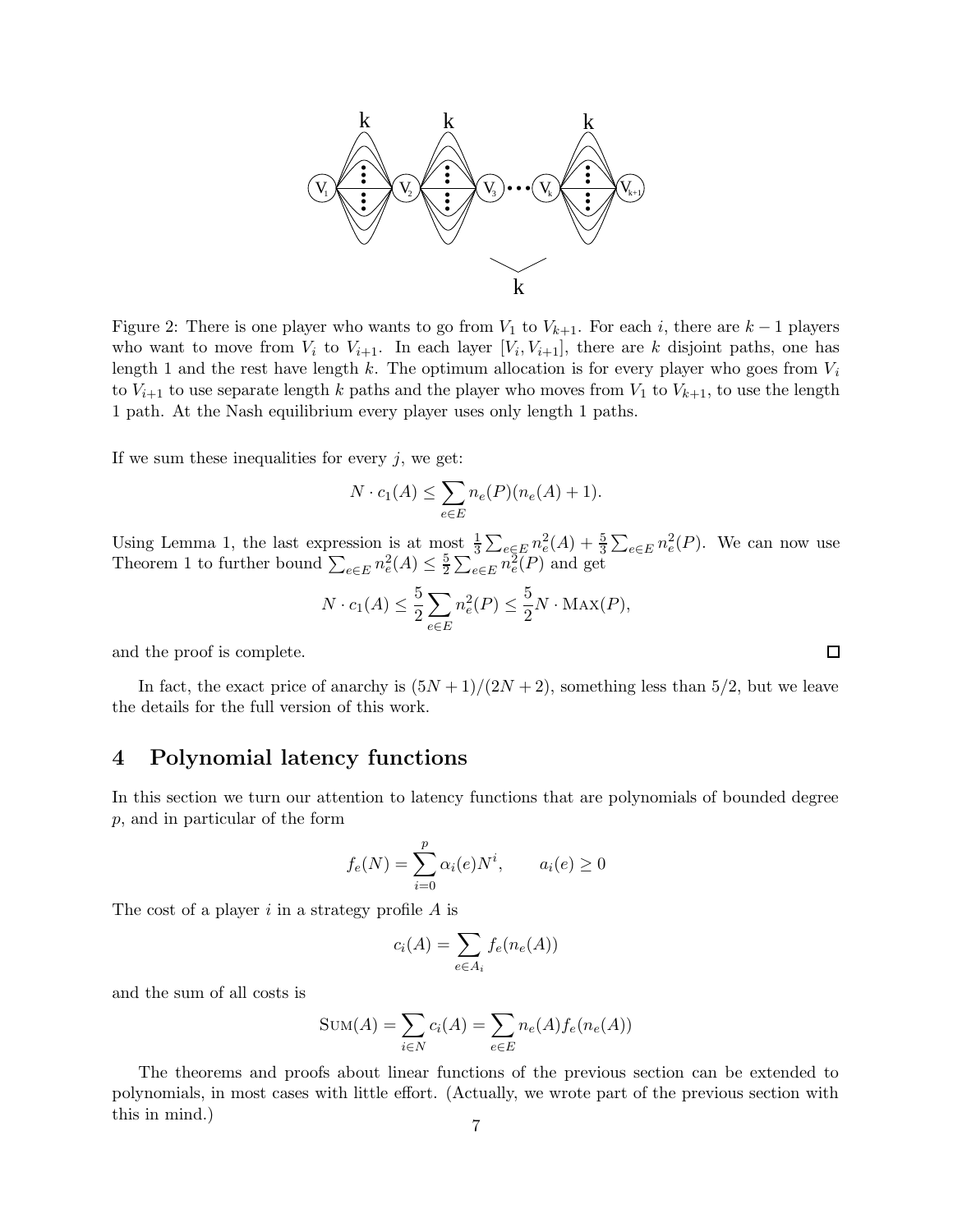#### 4.1 Average social cost

The following lemma corresponds to Lemma 1.

**Lemma 2.** Let  $f(x)$  a polynomial in x, with nonnegative coefficients, of degree p. Then for every nonnegative x and y:

$$
y \cdot f(x+1) \le \frac{x \cdot f(x)}{2} + \frac{C_0(p) \cdot y \cdot f(y)}{2}
$$

where  $C_0(p) = p^{p(1-o(1))}$ . The term o(1) hides logarithmic terms in p.

Theorem 7. For polynomial latency functions of degree p, the pure price of anarchy for the average social cost is at most  $p^{p(1-o(1))}$ .

*Proof.* Let A be a Nash strategy profile and P an optimal strategy profile. Player i has no incentive to switch to strategy  $P_i$  when

$$
c_i(A) = \sum_{e \in A_i} f_e(n_e(A)) \le \sum_{e \in P_i} f_e(n_e(A) + 1)
$$

If we sum over all  $i \in N$ , and use Lemma 2, we get

$$
Sum(A) \le \sum_{e \in E} n_e(P) f_e(n_e(A) + 1) \le \sum_{e \in E} \frac{n_e(A) f(n_e(A))}{2} + \sum_{e \in E} \frac{C_0(p) n_e(P) f(n_e(P))}{2}
$$

which is equal to  $\frac{\text{Sum}(A)}{2} + \frac{C_0(p)\text{Sum}(P)}{2}$  $\frac{200M(P)}{2}$  and the proof is complete.

We give below a matching lower bound. Both the upper and the lower bounds are of the form  $p^{p(1-o(1))}$  but they are not exactly equal.

Theorem 8. There are instances of symmetric congestion games for which the price of anarchy is at least  $p^{p(1-o(1))}$ , for both max and sum social cost.

*Proof.* Let  $P_1, P_2, \ldots, P_N$  be the disjoint strategies of the optimal allocation. We will construct a bad Nash equilibrium as follows: Each  $P_j$  has N facilities  $f_{j,k}$  for  $k = 1, \ldots, n$ . At the Nash equilibrium  $A_i = \{f_{j,k} : k \neq i\}.$ 

So the cost for player  $i$  at the Nash equilibrium is

$$
c_i(A) = N(N-1)(N-1)^p
$$

Player i has no incentive to switch to  $P_j$  when

$$
c_i(A) \le c_i(A_{-i}, P_j) = (N-1)^{p+1} + N^p
$$

So, we select N to satisfy  $(N-1)^{p+2} = N^p$ . Since the optimum has social cost  $c_i(P) = N$ , the price of anarchy is  $\frac{(N-1)^{p+2}}{N} = p^{p(1-o(1))}$ .

The bound holds not only for this particular number of players  $N$  but for any integral multiple of it, by appropriately replicating the above construction. 口

 $\Box$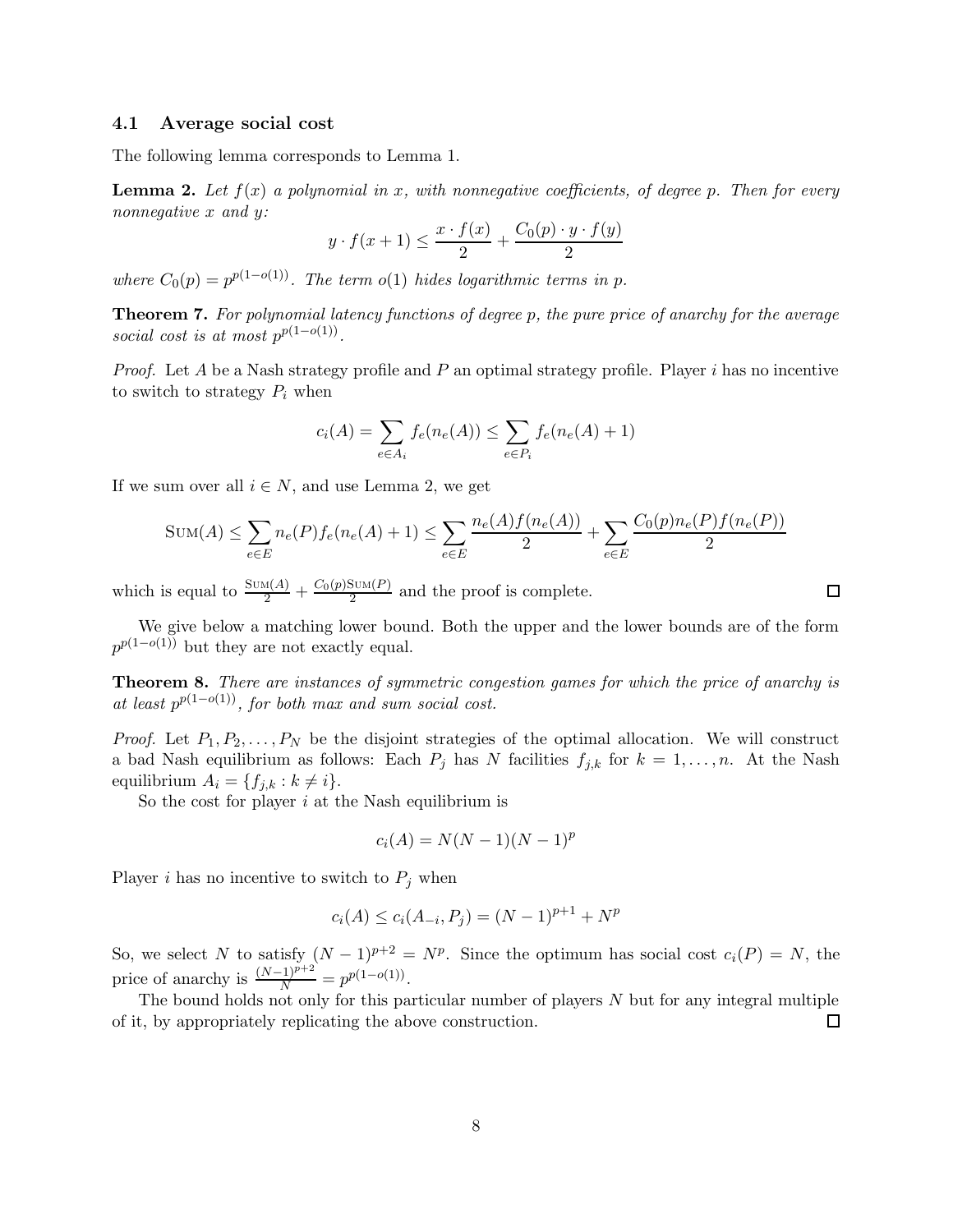#### 4.2 Maximum social cost

Theorem 9. There are instances of congestion games with polynomial latency functions for which the pure price of anarchy is  $\Omega(N^{p/(p+1)})$ .

Sketch. The proof is very similar to that of Theorem 5. In this case, the number of players is  $N = k^{p+1} - k^p + 1$ , and the number of facilities  $Nk^p$ . The cost of player 1 is  $c_1(A) = (k^p)^2$  while every optimal player has cost  $k^p$ . The price of anarchy is  $k^p = \Omega(N^{p/(p+1)})$ .

Again, this can be turned into a network congestion game, similar to that of Figure 3.3 with  $k^p$ layers where each path inside a layer has also length  $k^p$ .  $\Box$ 

The following upper bound is trivial:

**Theorem 10.** The pure price of anarchy for polynomial latencies is  $O(N)$ .

Also, Theorem 6 can be directly extended to the case of polynomial latencies:

Theorem 11. The pure price of anarchy of symmetric congestion games with polynomial latencies of degree p is  $O(p^{p(1-o(1))})$ .

# 5 The mixed price of anarchy

From Yossi Azar we learned that he and his collaborators had similar results for the case of average social cost and mixed Nash equilibria. We then realized that some of our proofs apply directly to the mixed case as well. In particular, Lemma 1 should be relaxed to deal with reals instead of integers as follows:

**Lemma 3.** For every non negative real x and non negative integer y, it holds

$$
y(x+1) \le \frac{\sqrt{5} - 1}{4}x^2 + \frac{\sqrt{5} + 5}{4}y^2
$$

With this, the proof of Theorem 1 gives that the mixed price of anarchy for linear latencies is at most  $\frac{3+\sqrt{5}}{2}$  $\frac{1}{2}$ .

One should be careful how to define the social cost in this case. There are two ways to do it: The social cost is the average (or sum) of the expected cost of all players  $\text{Sum} = \sum_{i \in N} c_i(N)$ . Or, the social cost is the sum of the squares of the latencies in all facilities:  $\text{Sum} = \sum_{e \in E} (n_e(A))^2$ . The two are equal for pure Nash equilibria as well as for non-atomic games, but they may be different for mixed equilibria or for weighted games. From the system's designer point of view who cares about the welfare of the players, the first social cost seems to be the right choice. In any case, our proof applies to both social costs with the same price of anarchy.

Theorem 12. The mixed price of anarchy of linear congestion games and for the average social cost is at most  $\frac{3+\sqrt{5}}{2} \approx 2.618$ .

Similarly, Theorem 7 holds also for mixed Nash equilibria.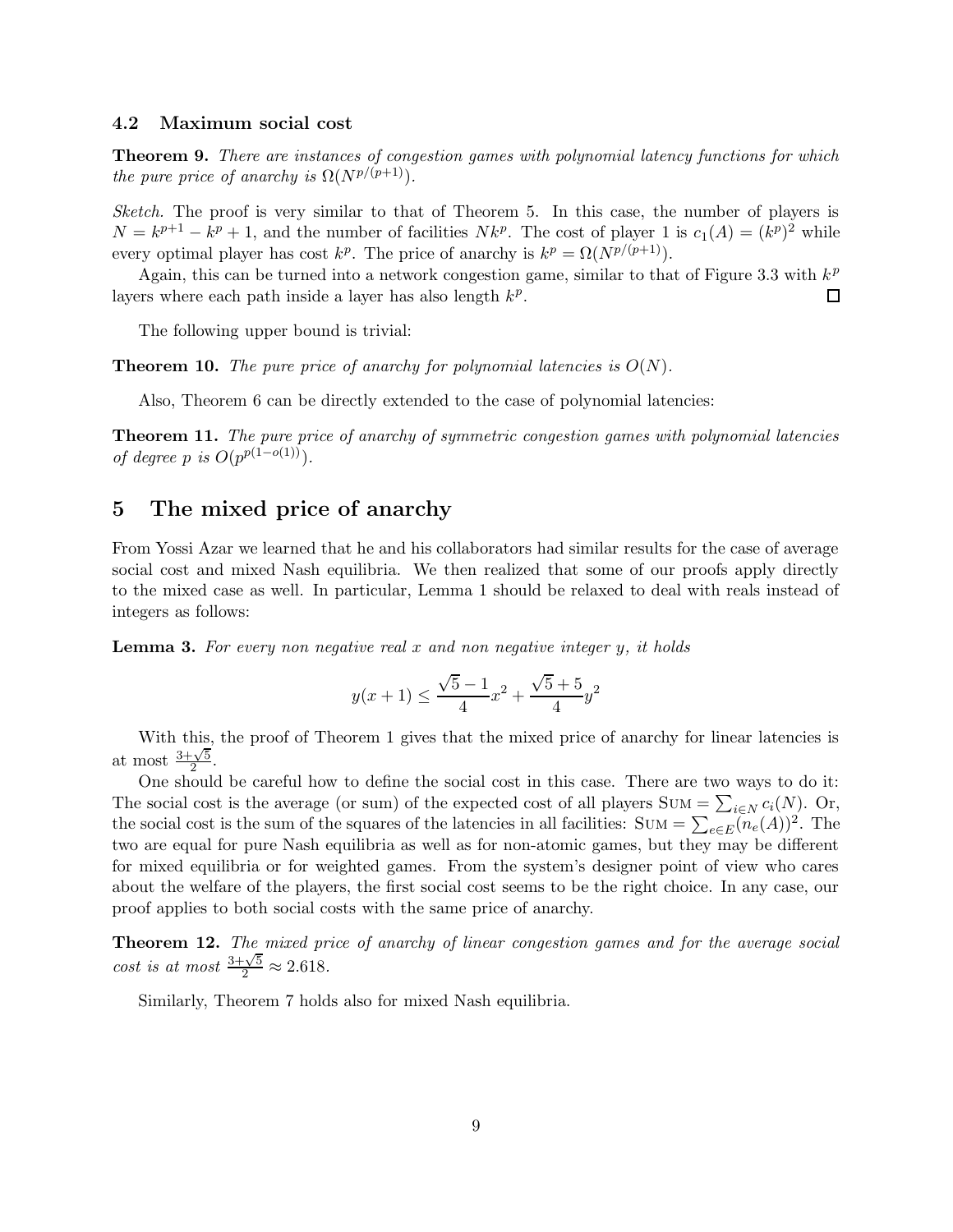# References

- [1] J. R. Correa, A. S. Schulz and N. S. Moses. Computational Complexity, Fairness, and the Price of Anarchy of the Maximum Latency Problem. In Proceedings of the 10th International Conference on Integer Programming and Combinatorial Optimization (IPCO), pages 59-73, 2004.
- [2] A. Czumaj, P. Krysta, B. Vöcking. Selfish traffic allocation for server farms. In *Proceedings* on 34th Annual ACM Symposium on Theory of Computing (STOC), pages 287-296, 2002.
- [3] A. Czumaj and B. Vöcking. Tight Bounds for Worst-case Equilibria. In *Proceedings of the* 13th Annual ACM-SIAM Symposium on Discrete Algorithms, pp. 413–420, January 2002.
- [4] A. Fabrikant, C. Papadimitriou, and K. Tulwar. On the complexity of pure equilibria. In Proceedings of the 36th Annual ACM Symposium on Theory Of Computing, pages 604–612, June 2004.
- [5] D. Fotakis, S. C. Kontogiannis and P. G. Spirakis. Selfish Unsplittable Flows. In Proceedings of the 31st International Colloquium on Automata, Languages and Programming (ICALP), pages 593-605, 2004.
- [6] M. Gairing, T. Lücking, M. Mavronicolas and B. Monien. The Price of Anarchy for Polynomial Social Cost. In Proceedings of the 29th International Symposium of Mathematical Foundations of Computer Science (MFCS), pages 574-585, 2004.
- [7] M. Gairing, T. Lücking, M. Mavronicolas and B. Monien. Computing Nash equilibria for scheduling on restricted parallel links. In Proceedings of the 36th Annual ACM Symposium on Theory of Computing (STOC), pages 613-622, 2004.
- [8] M. Gairing, T. Lücking, M. Mavronicolas, B. Monien and M. Rode. Nash Equilibria in Discrete Routing Games with Convex Latency Functions. In Proceedings of the 31st International Colloquium on Automata, Languages and Programming (ICALP), pages 645-657, 2004.
- [9] E. Koutsoupias, M. Mavronicolas, and P. Spirakis. Approximate Equilibria and Ball Fusion. In Proceedings of the 9th International Colloquium on Structural Information and Communication Complexity (SIROCCO), 2002
- [10] E. Koutsoupias and C. H. Papadimitriou. Worst-case equilibria. In Proceedings of the 16th Annual Symposium on Theoretical Aspects of Computer Science, pages 404-413, 1999.
- [11] T. Lücking, M. Mavronicolas, B. Monien and M. Rode. A New Model for Selfish Routing. In Proceedings of the 21st Annual Symposium on Theoretical Aspects of Computer Science (STACS), pages 547-558, 2004.
- [12] M. Mavronicolas and P. G. Spirakis. The price of selfish routing. In Proceedings on 33rd Annual ACM Symposium on Theory of Computing (STOC), pages 510-519, 2001.
- [13] I. Milchtaich. Congestion Games with Player-Specific Payoff Functions. Games and Economic Behavior 13, pages 111-124, 1996.
- [14] D. Monderer and L. S. Shapley. Potential Games. Games and and Economic Behavior 14, pages 124-143, 1996.